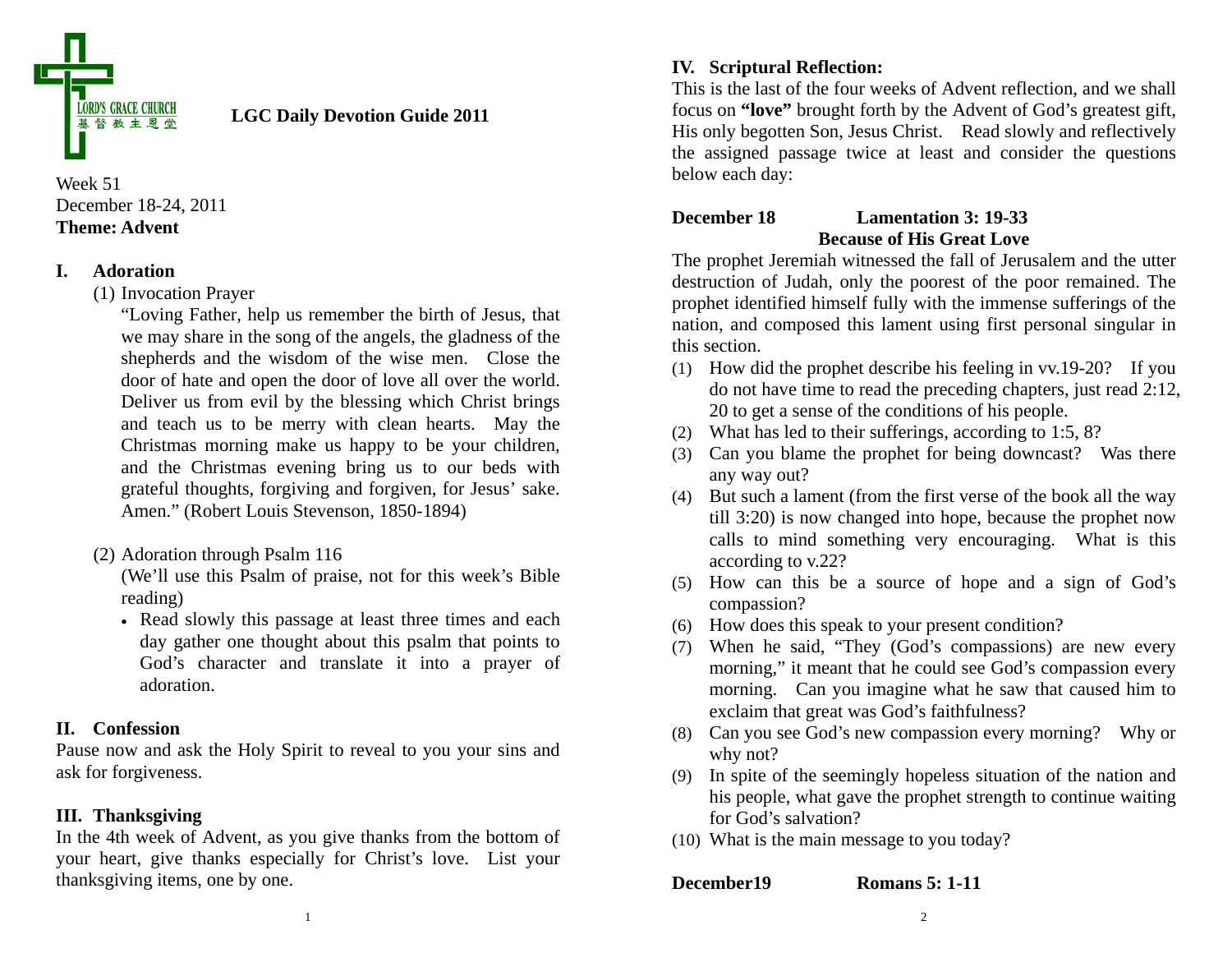#### **Theme: God's Love Revealed**

- (1) In vv.1-2, Paul reminds us of the three wonderful results of us being justified through faith. What are they?
- (2) Of the three (i.e. peace with God, grace we stand and hope of God's glory) which one has meant the most to you?
- (3) Of the three, which one have you cherished the least? Why is it the case? What can you do about it?
- (4) In reminding us that we should rejoice "which denotes exultant, jubilation" (Cranfield, ICC, *Romans I,* 259), Paul emphasizes that it is not confined to this hope of God's glory, but we should also rejoice in our sufferings. What reason does he give? Do you agree with him? Why or why?
- (5) Paul assures us that our hope (in sufferings) will not disappoint us. What reason, again, does he give? Why does "love" assure us of "hope"? What is their relationship?
- (6) Paul then goes on to show us how special God's love is, which has been poured out in vv.6-8. You might have someone who is wiling to die for you, but how special is God's love in comparison? (Note who we were in v.10 before we were reconciled with Him.)
- (7) Underline all the words that pertain to "reconciliation" that Paul uses in vv.9-11. Why does this reconciliation, again, enable us to "rejoice" (the theme Paul begins in the beginning of this section) and how?
- (8) What is the main message to you today?

# **December 20 I Peter 1: 8-12 Theme: Even Angels Long to Know**

In reminding us of the blessings of our faith, Peter points out that we have never seen Jesus, and yet we love him and believe in him.

- (1) How can he tell that those believers loved Jesus?
- (2) Can you honestly say that you love Jesus? Why or why not?
- (3) Are you filled with an inexpressible and glorious joy because of your faith in him? Why or why not?
- (4) Take one prophecy from the Old Testament that foretold Jesus' birth or suffering and read it again in light of vv.10-12. (You may want to read Isaiah 9 or 53.) What deeper insight have you gained concerning how the prophet received their inspiration?
- (5) Read Luke 2: 10-14 about the angel's announcement of Jesus' birth. Why would angels also "long to look into these things"? What would be the motive? What would be the need to do so?
- (6) What have you learned about the love of God in the giving of His Son, Jesus Christ to us?

# **December 21 Hebrews 2: 10-18 Theme: How Can We Ignore?**

- (1) Who is the author of salvation? Is He not perfect already? Why did God need to make Him perfect? How would suffering make Him perfect? (Read 5:7-10)
- (2) Who were we before we were saved? How come that we can be called His brothers? (Read one or all of the following passages—Romans 8:15,23; Galatians 4:5, Ephesians 1:5)
- (3) This passage gives at least two important reasons why Jesus has to become flesh and blood like us. What are the two reasons and what is the significance of each?
- (4) "Because He himself suffered when he was tempted, he is able to help those who are being tempted." (2:18) It appears that the most severe temptations and sufferings that Jesus faced would begin at the Garden of Gethsemane all the way to the cross. How did He overcome His sufferings? How then is He going to help us in our sufferings?
- (5) 1:3 says, "…how shall we escape if we ignore such a great salvation?" Have you ignored this great salvation? In what way should we not ignore this great salvation?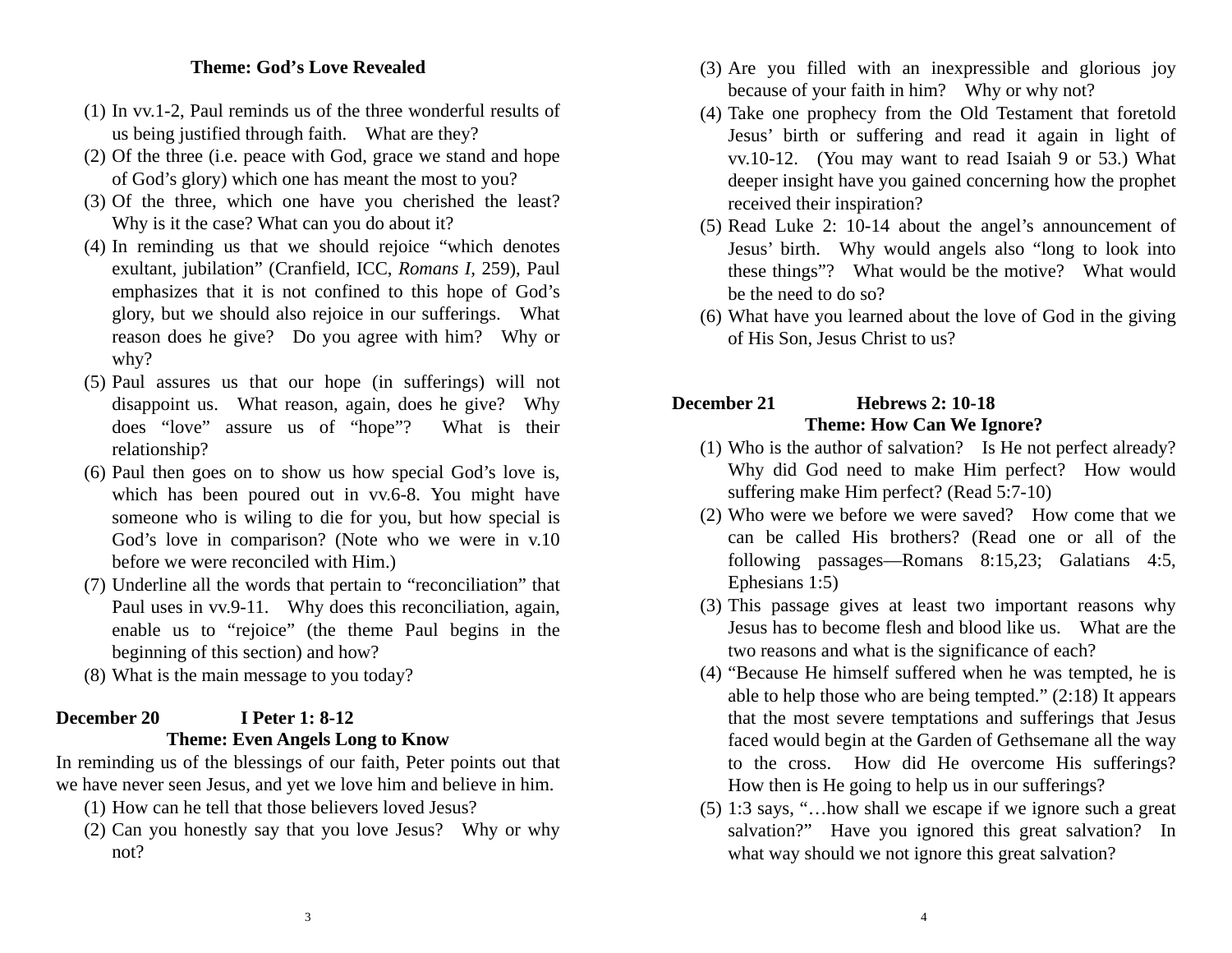(6) What is the main message for you today and how would you respond to it?

#### **December 22 Matthew 1: 18-25 Theme: In His Time**

- (1) Do you know why Jesus Christ has to come as a human being?
- (2) If so, could he not just appear as an adult? Why should he take on the entire human process: conception, birth, growth and death?
- (3) Why is it a must that he was born of a virgin?
- (4) We all get excited about Christmas and that God has come, but to Mary and Joseph it was not all joy and peace in the beginning. It is obvious that when God came into the life of Mary and Joseph, it was first marked by "disruptions". Why was it? What purpose did such disruptions serve?
- (5) Read carefully the words spoken by the angel to Joseph:
	- a. How did he address Joseph, why?
	- b. What did he assure Joseph of?
	- c. How should he name the child and why?
	- d. How did Joseph greet this vision?
- (6) How did Mary greet the same news (see Luke 1:46)?
- (7) One of the most widespread rumors of the early century was that Mary conceived Jesus out of wedlock. How did Matthew help rebut such a rumor with vv.22-23?
- (8) "Immanuel" means God with us: spent some time to reflect on what it means to you personally.
- (9) As much as Joseph did not say or express any excitement as Mary did, "he did what the angel of the Lord had commanded him". How important was his obedience to the plan of God?
- (10) Is there anything that God has commanded you to do lately? What has prevented you from doing just as He has commanded?
- (11) What is the main message to you today?

# **December 23 Matthew 2: 1-12 Theme: Who Welcome Him?**

Although we do not know exactly when the magi visited Jesus, but from 2:11, we understand that Jesus was not a new born baby any more.

- (1) Who told King Herod where Jesus was likely born? Did these people follow the magi and look for Jesus? What does it tell you about them?
- (2) Why would these magi take so much trouble, risks and time to look for Jesus?
- (3) They were most likely star-gazers from Iran or Babylonians. Why would God choose to reveal Jesus' birth to them, of all people? Is there any theological significance?
- (4) Compare how the magi greeted the sign of Christ's birth and how King Herod and the people of Jerusalem greeted the same news. What is the message here?
- (5) Once again, Matthew quoted from an OT prophecy concerning the Messiah. How important is this fulfillment?
- (6) Presenting treasures was a fitting tribute to a king, but the choice of these magi was unique and appropriate to both Jesus and the parents.
	- a. What might be the symbolic significance of these gifts?
	- b. What might be the practical importance of these gifts to this poor, young family who would be fleeing to Egypt soon?
- (7) Did the Magi have any clue as to the significance of their journey and their obedience?
- (8) What is the main message to you today?

# **December 24 Luke 2: 8-12**

# **Theme: Good News of Great Joy**

- (1) Who might be the audience intended by the angelic proclamation?
	- a. The shepherd? Why them. of all people?
	- b. The Jews who heard the story and praises by the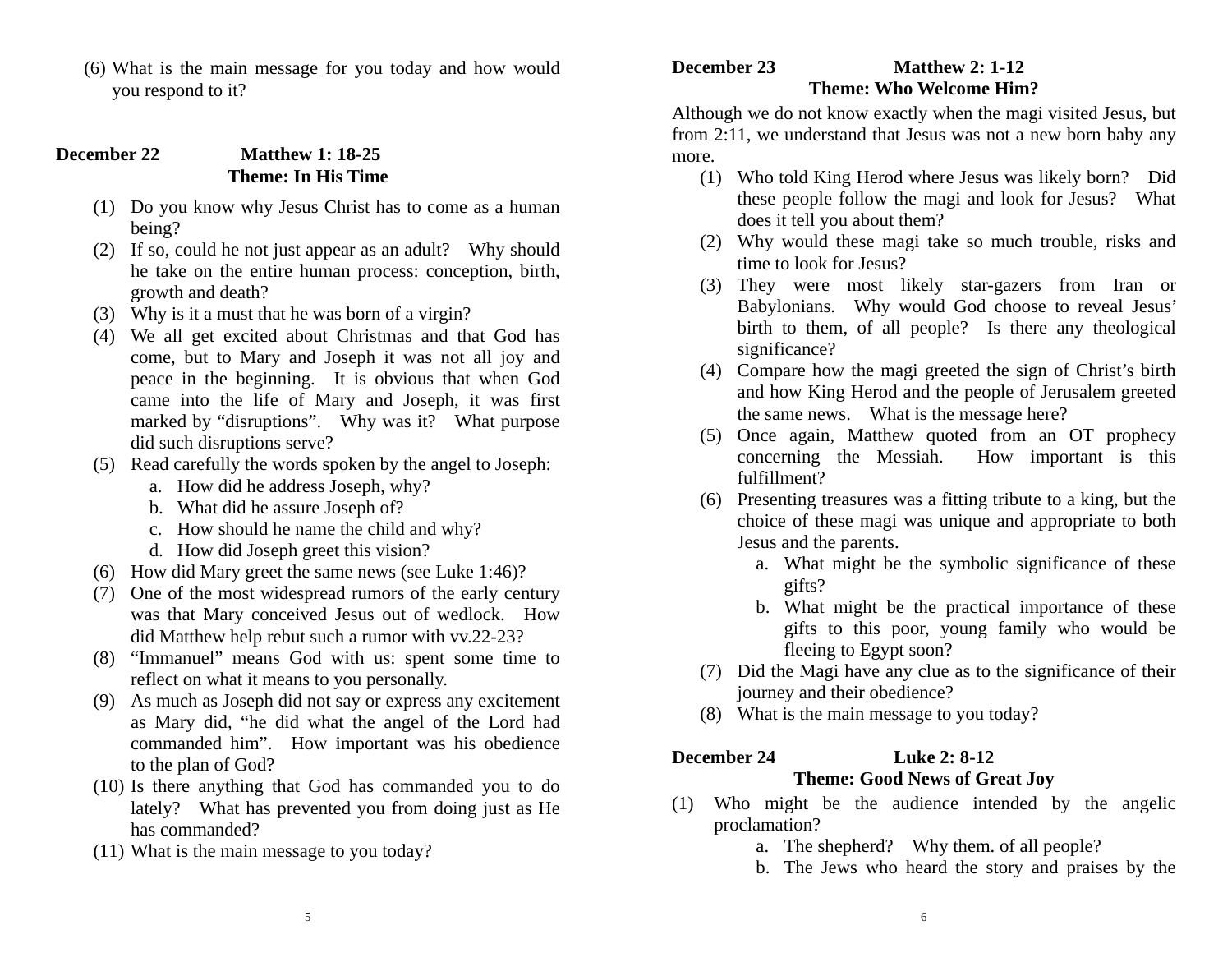shepherds? Would they believe they story (given the extremely low status assigned to shepherds in those days)? Did anyone of them follow them or their direction to worship Jesus?

- c. Mary and Joseph? What might it have meant to them?
- d. The readers of Luke's gospel (i.e. "all the people")? What is the reaction to the Christmas story of the world today?
- (2) Why didn't the angel appear in a public square so that more people would know?
- (3) Why don't angels continue to appear today and reaffirm this great news?
- (4) Who is Jesus as affirmed by the angels?
- (5) What was the sign given to the shepherds? How similar or dissimilar was it to that recorded in 23:53?
- (6) How was God glorified by the birth of Christ?
- (7) How has peace given to men because of His birth?
- (8) Reflect on v.19? What does it mean? Why was Mary only being mentioned?
- (9) What then was the role of these shepherds? How did they fulfill their role?
- (10) What is the main message to you today? What should your response be?

# **V. Meditative Reflection**

This week we shall be reflecting on Advent based on the following poems composed by Christian poets in time past. You may not be used to reading poems, but they do reveal deep and personal encounters with God that you may identify with, if you read slowly and reflectively, jotting down thoughts that might be meaningful to you. Translate these thoughts into prayers of response accordingly.

# **December 18**

**Christmas** 

*Moonless darkness stands between. Past, O Past, no more be seen! But the Bethlehem star may lead me To the sight of Him who freed me. From the self that I have been. Make me pure, Lord: Thou art holy; Make me meek, Lord, Thou wert lowly; Now beginning, and always: Now begin, on Christmas Day.* 

Gerard Manley Hopkins (1844-1889)

We have reflected on his other poem on fleeting peace on December 5, here this  $19<sup>th</sup>$  century great poet and Greek scholar wrote this poem as a prayer on Christmas Day. Can you echo within your soul some of the things he prayed about?

# **December 19**

# **Jesus the very thought of Thee**

*Jesus, the very thought of Thee With sweetness fills my breast; But sweeter far Thy face to see, And in Thy presence rest.* 

*With Mary to Thy tomb I'll haste, Before the dawning skies, And all around with longing cast My soul's inquiring eyes.*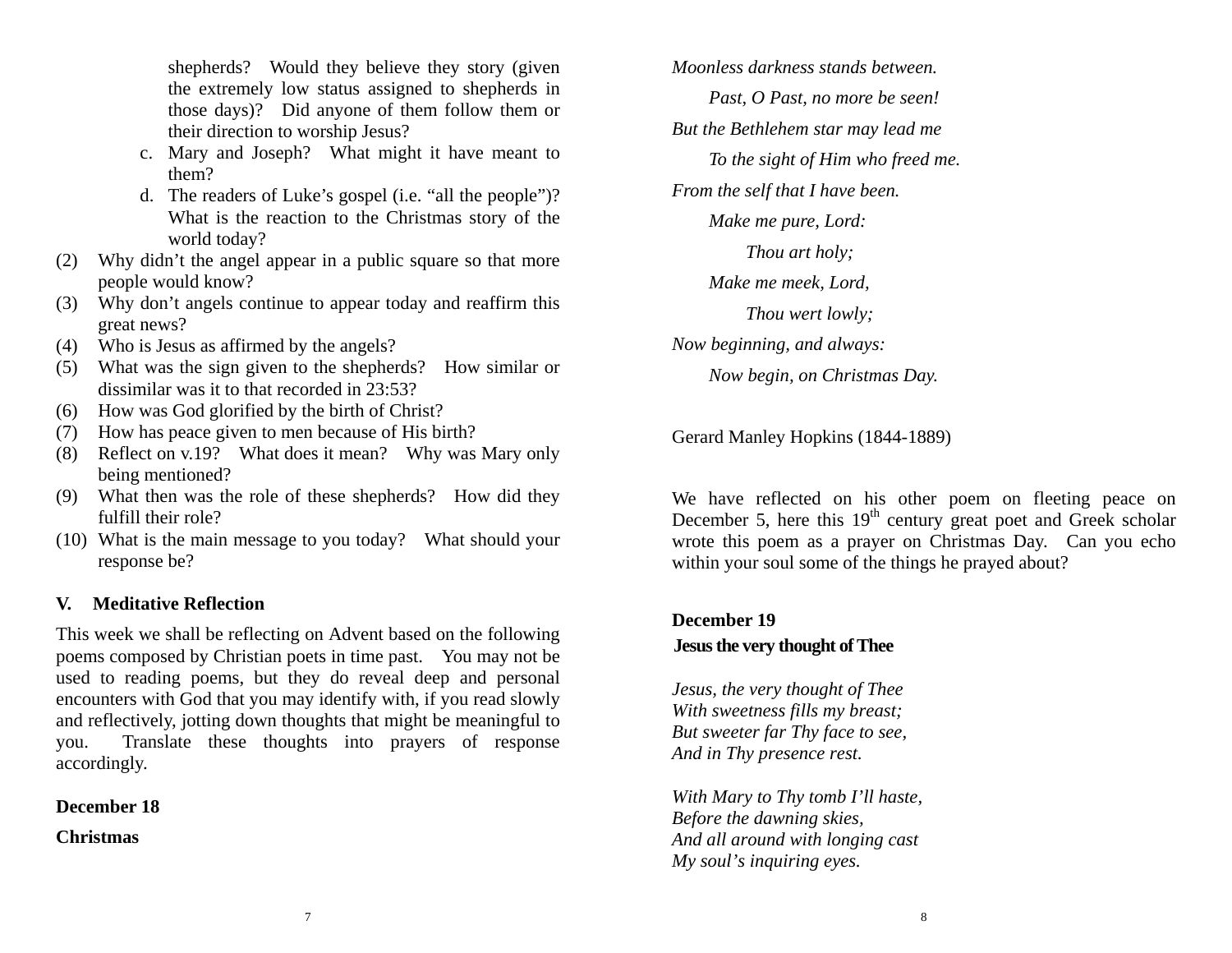*Beside Thy grave will make my moan, And sob my heart away; Then at Thy feet sit trembling down, And there adoring stay.*

*Nor from my tears and sighs refrain, Nor those dear feet release, My Jesus, till from Thee I gain Some blessed word of peace*

St. Bernard of Clairvaux (1090 to 1153)

#### **December 20**

## **Love Divine, All Loves Excelling**

*Love divine, all loves excelling, Joy of heaven to earth come down; Fix in us thy humble dwelling; All thy faithful mercies crown! Jesus, Thou art all compassion, Pure unbounded love Thou art; Visit us with Thy salvation; Enter every trembling heart.* 

*Breathe, O breathe Thy loving Spirit, Into every troubled breast! Let us all in Thee inherit; Let us find that second rest. Take away our bent to sinning; Alpha and Omega be; End of faith, as its Beginning, Set our hearts at liberty.* 

*Come, Almighty to deliver, Let us all Thy life receive; Suddenly return and never, Never more Thy temples leave. Thee we would be always blessing,* 

*Serve Thee as Thy hosts above, Pray and praise Thee without ceasing, Glory in Thy perfect love.* 

*Finish, then, Thy new creation; Pure and spotless let us be. Let us see Thy great salvation Perfectly restored in Thee; Changed from glory into glory, Till in heaven we take our place, Till we cast our crowns before Thee, Lost in wonder, love, and praise.* 

By Charles Wesley (1707-1788)

(A story by Cliff Barrow: In 1961, during the Manchester, England, crusade…just as the meetings were about to start, Billy Graham became quite seriously ill…Billy had been scheduled to speak to the ministers of London just before the crusade opened. You can imagine my feelings when he sent word that I should represent him and speak at that meeting. The British pastors are themselves thorough scholars and often brilliant preachers. And they were expecting to hear Billy Graham, not me!

At the beginning of that meeting in Westminster's Central Hall, the ministers joined in singing this great hymn of Charles Wesley. Most of these British clergymen were also well acquainted with hymn texts and hymn tunes, and they sang gloriously. Accompanied by the grand piano and the great pipe organ and using the Welsh tune "Blaenwern," these familiar words lifted our hearts in praise and prayer to God. I felt God's strength evident through the singing; He blessed our meeting together despite my fears and their disappointment.)

### **December 21**

### **It Came Upon a Midnight Clear**

*It came upon a midnight clear, That glorious song of old,*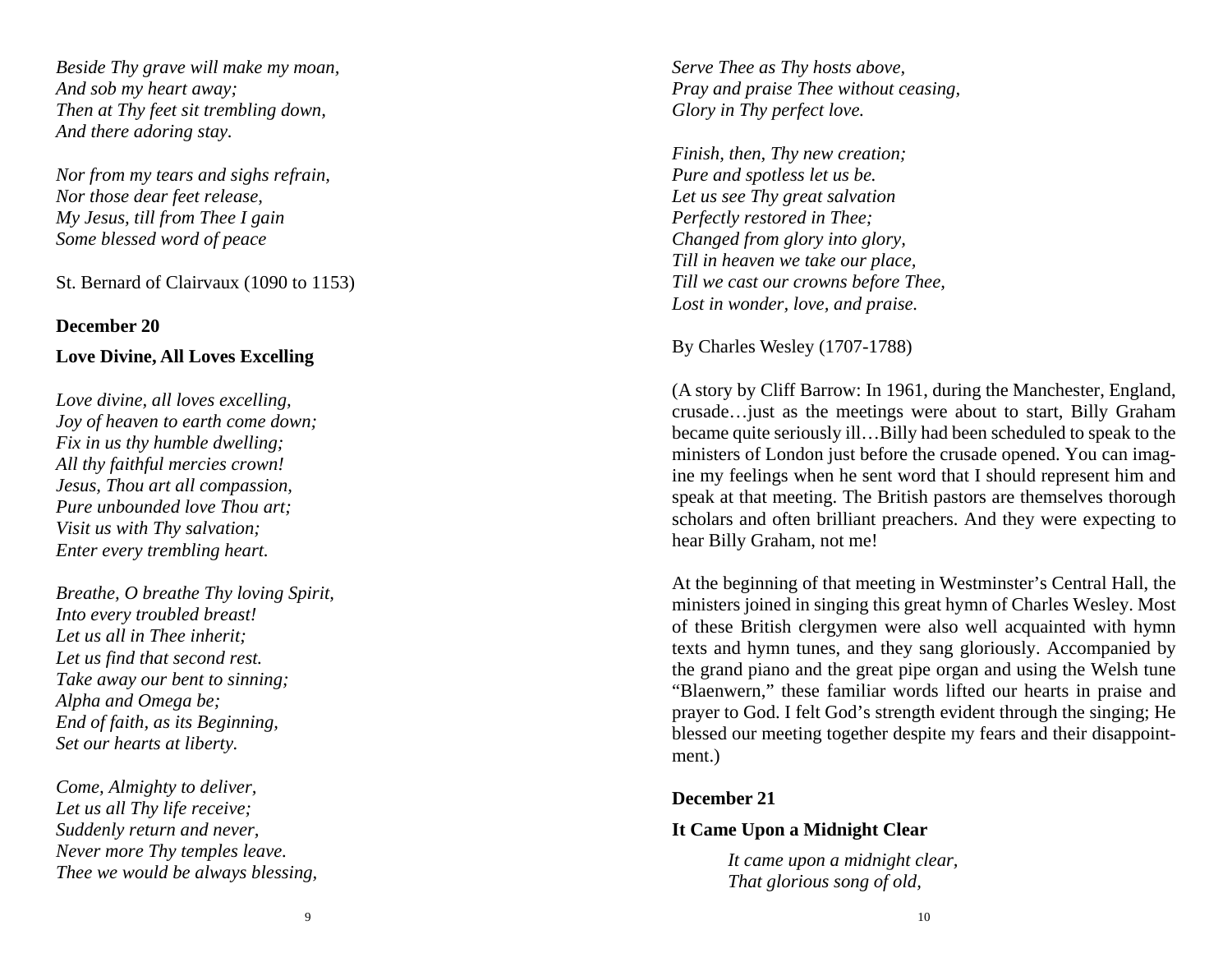*From angels bending near the earth, To touch their harps of gold: "Peace on the earth, goodwill to men, From heaven's all-gracious King." The world in solemn stillness lay, To hear the angels sing.* 

*Still through the cloven skies they come, With peaceful wings unfurled, And still their heavenly music floats O'er all the weary world; Above its sad and lowly plains, They bend on hovering wing, And ever o'er its Babel sounds The blessed angels sing.* 

*Yet with the woes of sin and strife The world has suffered long; Beneath the angel-strain have rolled Two thousand years of wrong; And man, at war with man, hears not The love-song which they bring; O hush the noise, ye men of strife, And hear the angels sing.* 

*And ye, beneath life's crushing load, Whose forms are bending low, Who toil along the climbing way With painful steps and slow, Look now! for glad and golden hours come swiftly on the wing. O rest beside the weary road, And hear the angels sing!* 

*For lo!, the days are hastening on, By prophet bards foretold, When with the ever-circling years Comes round the age of gold When peace shall over all the earth*  *Its ancient splendors fling, And the whole world give back the song Which now the angels sing.* 

Edmund Sears composed the five-stanza poem in 1849. It first appeared on December 29, 1849 in the *Christian Register* in Boston. And in 1850, Richard Storrs Willis, a composer who trained under Felix Mendelssohn, wrote the melody.

#### **December 22**

#### **The Nativity of Christ**

*Behold the father is his daughter's son, The bird that built the nest is hatch'd therein, The old of years an hour hath not outrun, Eternal life to live doth now begin, The word is dumb, the mirth of heaven doth weep, Might feeble is, and force doth faintly creep.* 

*O dying souls! Behold your living spring! O dazzled eyes! Behold your son of grace! Dull ears attend what word this word doth bring! Up, heavy hearts, with joy your joy embrace! From death, from dark, from deafness, from despair, This life, this light, this word, this joy repairs.* 

*Gift better than Himself God doth not know Gift better that His God no man can see;*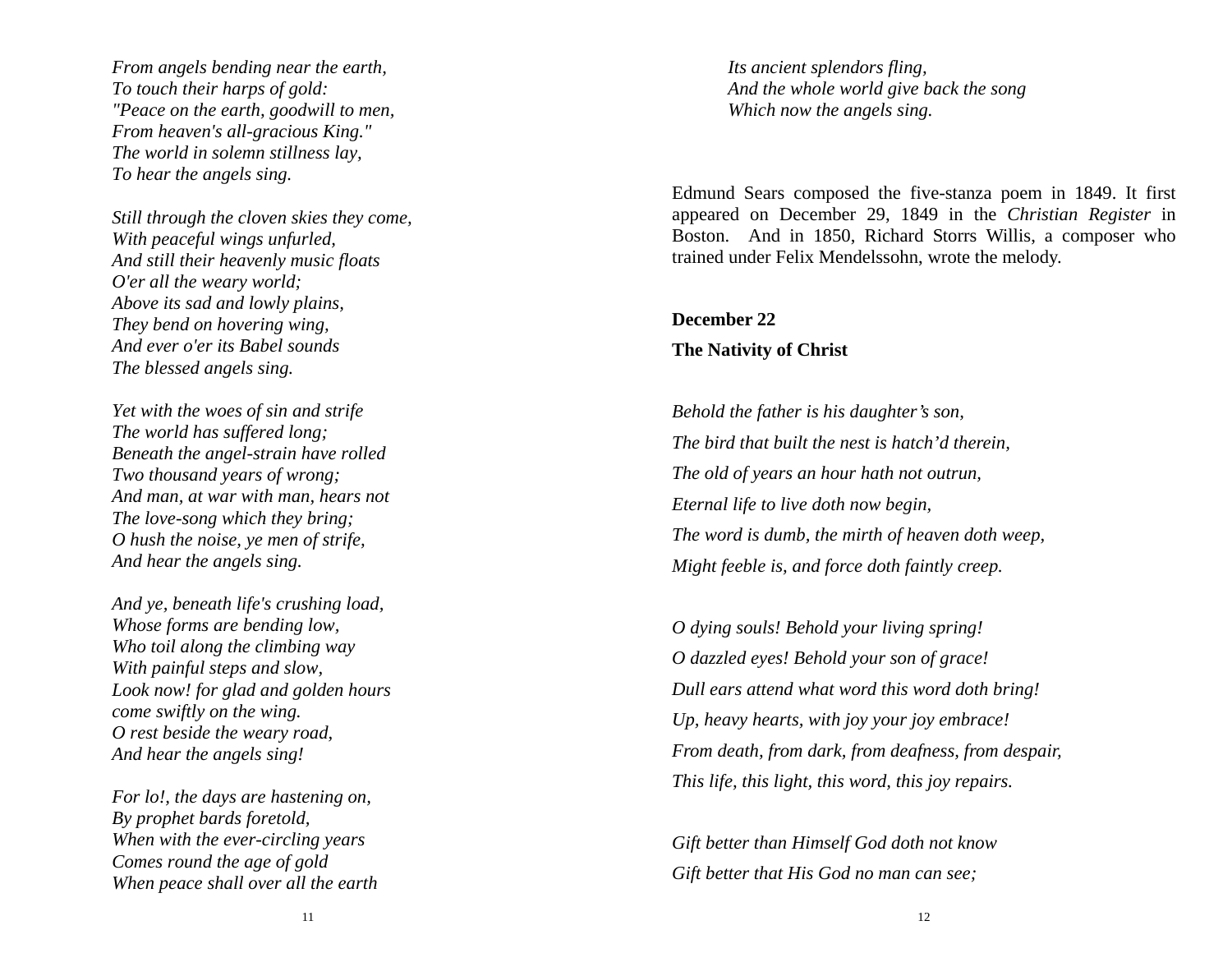*This gift doth here the giver given bestow Gift to this gift let each receiver be: God is my gift, Himself He freely gave me. God's gift am I, and none but God shall have me.* 

*Man alter'd was by sin from man to beast; Beast's food is hay, hay is all mortal flesh; Now God is flesh, and lives in manger press'd, As hay the brutest sinner to refresh: Oh happy field wherein this fodder grew, Whose taste doth us from beats to men renew!*

By Robert Southwell (c. 1561 – 21 February 1595)

**December 23 The Nativity of Our Lord and Savior Jesus Christ** 

*Where is this stupendous stranger, \*Swains of Solyma, advise, [\*shepherds of Judaea] Lead me to my Master's manger, Show me where my Savior lies.* 

*O Most Mighty! O Most Holy! Far beyond the seraph's thought, Art thou then so mean and lowly As unheeded prophets taught?* 

*O the magnitude of meekness! Worth from worth immortal sprung; O the strength of infant weakness,* 

#### *If eternal is so young!*

*If so young and thus eternal, Michael tune the shepherd's reed, Where the scenes are ever \*vernal, [\*fresh] And the loves be Love indeed!* 

*See the God blasphem'd and doubted In the schools of Greece and Rome; See the pow'rs of darkness routed, Taken at their utmost gloom.* 

*Nature's decorations glisten Far above their usual trim; Birds on box and laurels listen, As so near the cherubs hymn.* 

*\*Boreas now no longer winters [\*Greek god of the north wind] On the desolated coast; Oaks no more are riv'n in splinters By the whirlwind and his host.* 

*\*Spinks and \*ouzels sing sublimely, [\*sparrows & blackbirds] "We too have a Savior born"; Whiter blossoms burst untimely On the blest Mosaic thorn.* 

*God all-bounteous, all-creative, Whom no ills from good dissuade, Is incarnate, and a native Of the very world He made.*

By Christopher Smart (1722-1772) **December 24 II Christmas Liturgy**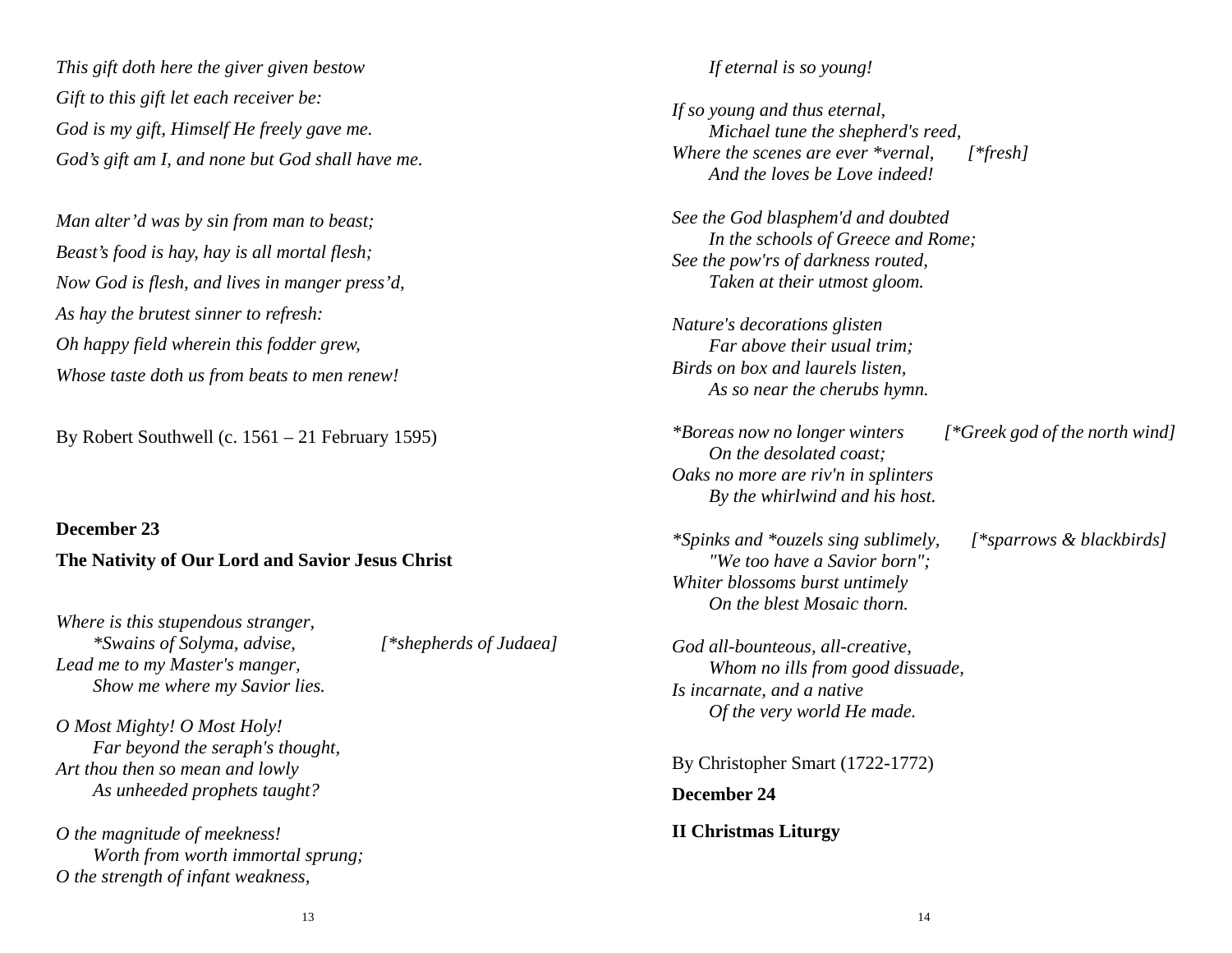*In the highest, hark! The train, "Glory to the new-born King! Who doth with Him peace, again Joining earth with heaven bring!"* 

*Honor thus is paid aright Unto this. Christ's natal morn; At Whose birth the grace so bright Of anew-made law is born.* 

*The appointed Mediator, Our salvation's price to pay. Not His share in human nature, But in misdeed, puts away.* 

*Not a whit less bright appearing The life-giving star we see; Nor doth Mary by child-bearing Lose her spotless chastity.* 

*What is his rock-stone so precious, Quarried not by hand, but Jesus, Scion of a line of kings, Who, begot, without man's aid, Of a pure yet pregnant maid, From her fleshly nature Springs?* 

*Let the desert blossom forth; Joy, waste places of the earth! Jesse's rod doth flowers unfold.*  *Root it brancheth, branch it bloometh, Virgin-born, a Savior cometh, AS the law of old foretold.* 

*David's self that root portended Mary is that branch, descended From the seed of royal line: He, the son unto us given, Is its flower, a flower from heaven, Since its fragrance is divine.* 

*He, whose birth's due celebration From the angel's proclamation, In a manger-cradle lies; Heavenly hosts therein delight, Whilst the shepherd watch by night 'Neath the silence of the skies.* 

*All things shouts of joy upraise For the Virgin's Son most high; Him the law and psalms too praise With the page of prophecy.* 

*Angels', shepherds', salutations, Stars' and wise men's indications, In their object all agree: Haste those Eastern kings where, crying, In a crib a Babe is lying, Who the Gentile first-fruits be.*